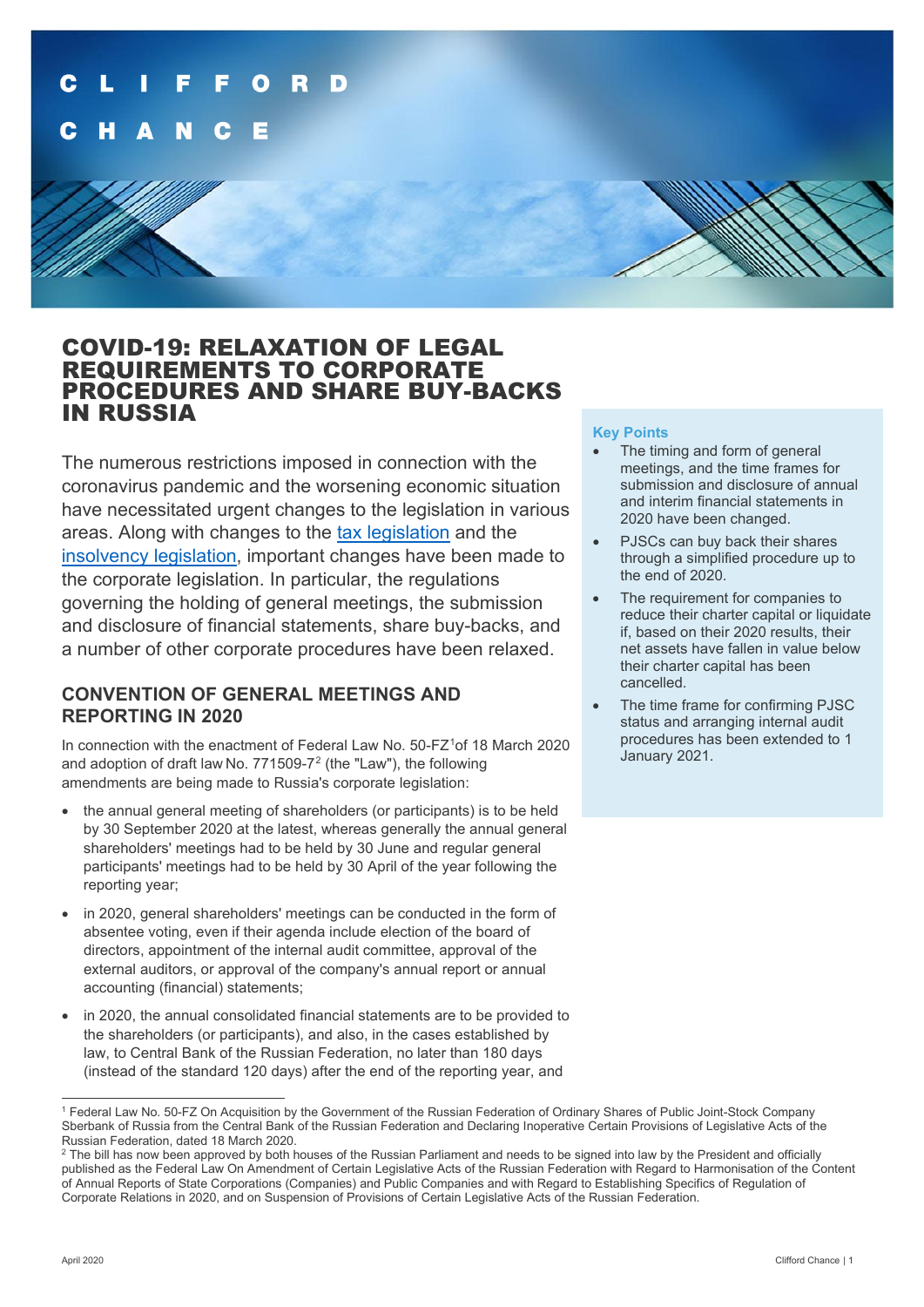### O R E

C H A N C E

interim consolidated financial statements — no later than 150 days (instead of the standard 60 days) after the end of the reporting period;

- the 2019 annual (including consolidated) financial statements and auditor's report are to be disclosed within 3 days after the date the auditor's report is prepared, but not later than 210 days after the end of 2019; the interim (including consolidated) financial statements for the first 6 months of 2020 are to be disclosed within 3 days after the date of the auditor's report or other document prepared on the basis of the review of those interim financial statements, but not later than 180 days after the end of the respective reporting period;
- the board of directors of the Central Bank of the Russian Federation has also been given the authority to extend the time frames for disclosure of issuers' reports, issuers' accounting (financial) statements, lists of affiliates, and other information required by law.

## **BUY-BACK OF SHARES IN 2020**

The Law introduces a simplified procedure for public joint-stock companies to buy back their own shares (other than for the purpose of cancelling them and reducing the charter capital), which will be available until the end of 2020. The simplified procedure can be used only if all of the following conditions are met:

- the shares are purchased on a stock exchange by a broker acting at the issuing company's instruction and based on orders addressed to all traders;
- the weighted average price of the acquired shares, determined for any three months starting from 1 March 2020, has decreased by 20% or more as compared to the weighted average price of the shares in Q4 2019 (meaning that real buy-back transactions cannot take place before June 2020);
- the main stock market index determined by the stock exchange for any three months starting from 1 March 2020 has decreased by 20% or more as compared to the value of that index for Q4 2019;
- the board of directors of the company has taken the decision to buy back its shares through the simplified procedure (the same decision may provide that the acquisition not be disclosed in the form of a statement of material fact).

Public joint-stock companies must notify the Central Bank of the Russian Federation of their intention to buy back their shares through the simplified procedure. Such acquisitions will continue to be subject to the following statutory restrictions:

- a company cannot buy back more than 10% of its outstanding shares;
- shares bought back by a company do not confer voting rights and no dividends accrue on them;
- shares bought back by a company are to be disposed of at a price not lower than their market value and not later than one year after they are bought back.

## **OTHER CHANGES**

In addition to those described above, the Law introduces the following changes to the corporate legislation: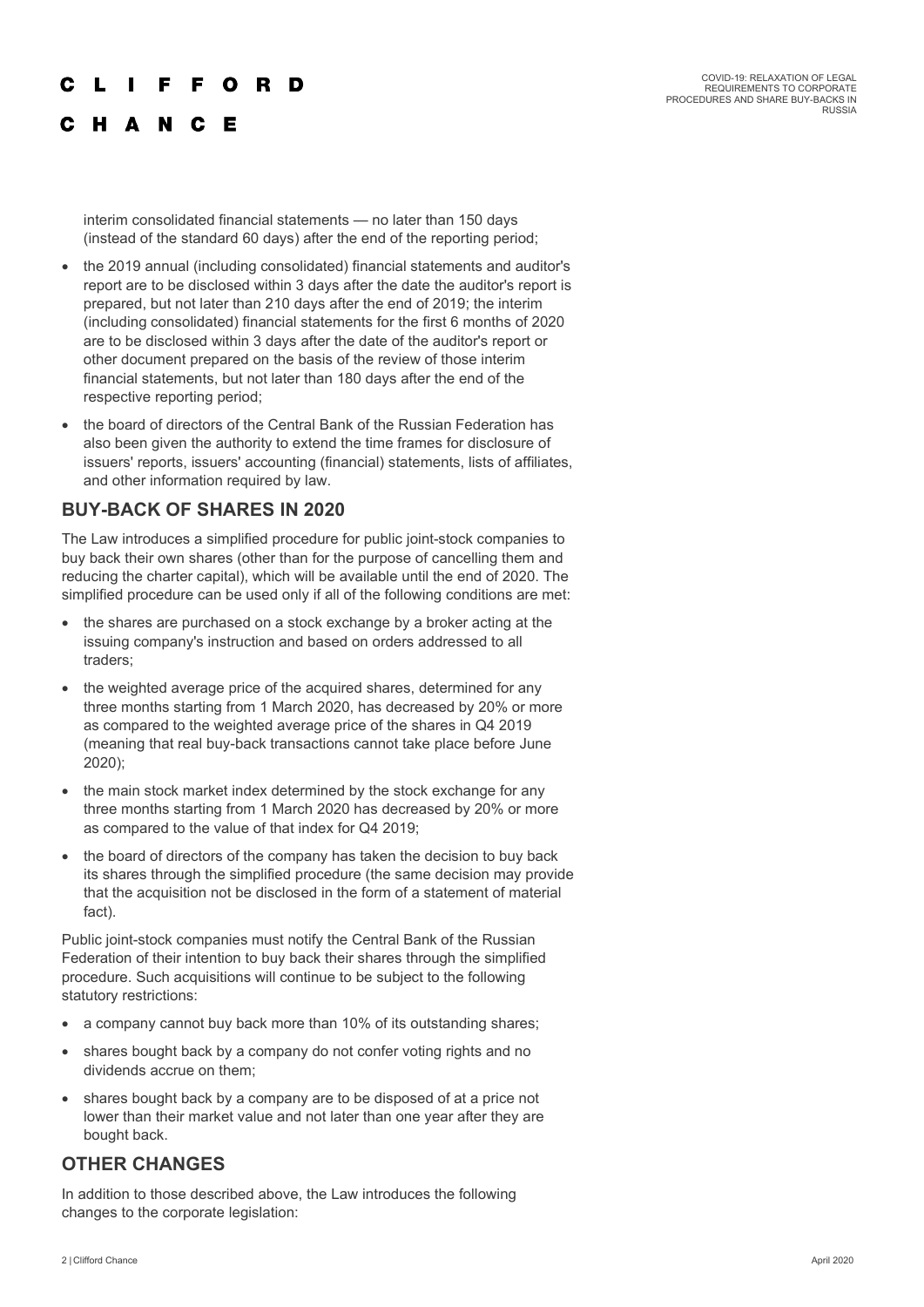COVID-19: RELAXATION OF LEGAL REQUIREMENTS TO CORPORATE PROCEDURES AND SHARE BUY-BACKS IN RUSSIA

### **FFORD** C  $\mathbf{L}$  $\mathbf{I}$ C H A N C E

# • where the value of a company's net assets has fallen below its charter capital as of the end of 2020, this will not trigger the obligation to reduce its charter capital or liquidate the company; also, this information need not be

• for joint-stock companies whose charter and corporate name indicate they are public but whose securities are not traded on a stock exchange, the time frame to confirm their status as a public joint-stock company has been extended to 1 January 2021;

included in a joint-stock company's annual report;

• similarly, the deadline for a public joint-stock company's board of directors to form the internal audit committee and approve the company's internal documents setting out the internal audit policy has been extended to 1 January 2021.

The authors of this briefing and your other contacts at Clifford Chance would be happy to discuss the potential impact of the changes outlined above on your business.